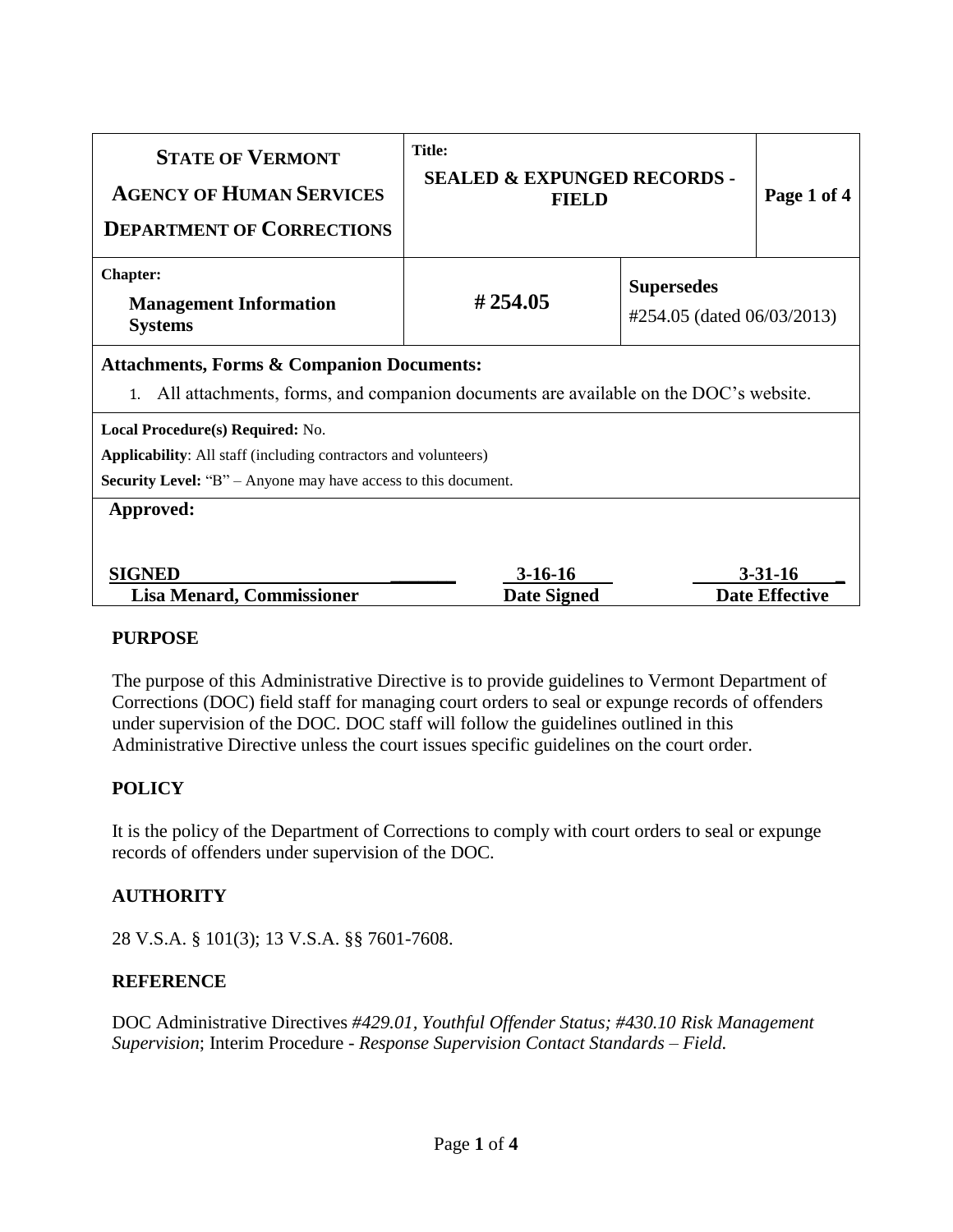### **PROCEDURAL GUIDELINES**

### **A. Index of Sealed Records**

- 1. The Site Legal Administrator or designee, for each field Probation & Parole office will maintain an index (electronic list) of sealed records. The index will contain:
	- i. The name and date of birth of the individual whose records have been sealed;
	- ii. The docket number;
	- iii. The offender PID number; and
	- iv. The date of the sealing.

### *NOTE: An index shall not be kept for expunged records.*

- 2. The index shall be kept confidential. The index will be accessed only to facilitate a request to seal or unseal a record. Only the following individuals may request to access the index:
	- i. The DOC Commissioner or Deputy Commissioner, or designee;
	- ii. An Assistant Attorney General;
	- iii. The Site Legal Administrator or designee charged with keeping the index;
	- iv. District Managers;
	- v. IT Manager;
	- vi. Offender Management System (OMS) Database Administrator
- 3. The index will be stored electronically in a shared drive on the computer system with access limited to allow for compliance monitoring.
- 4. Staff must respond to any inquiry from any persons regarding an expunged or sealed record by stating, "No record exists."

### **B. Managing Electronic Records**

- 1. For offenders with no corrections history outside of the dockets associated with the order to seal or expunge records:
	- i. The Site Legal Administrator, or designee, where the offender was last supervised will click the delete record button in the offender's record in the OMS, which will give the option to seal or expunge the case.
- 2. For offenders who have previous or additional dockets outside of the dockets associated with the order to seal or expunge records:
	- i. The Site Legal Administrator, or designee, where the offender was last supervised will: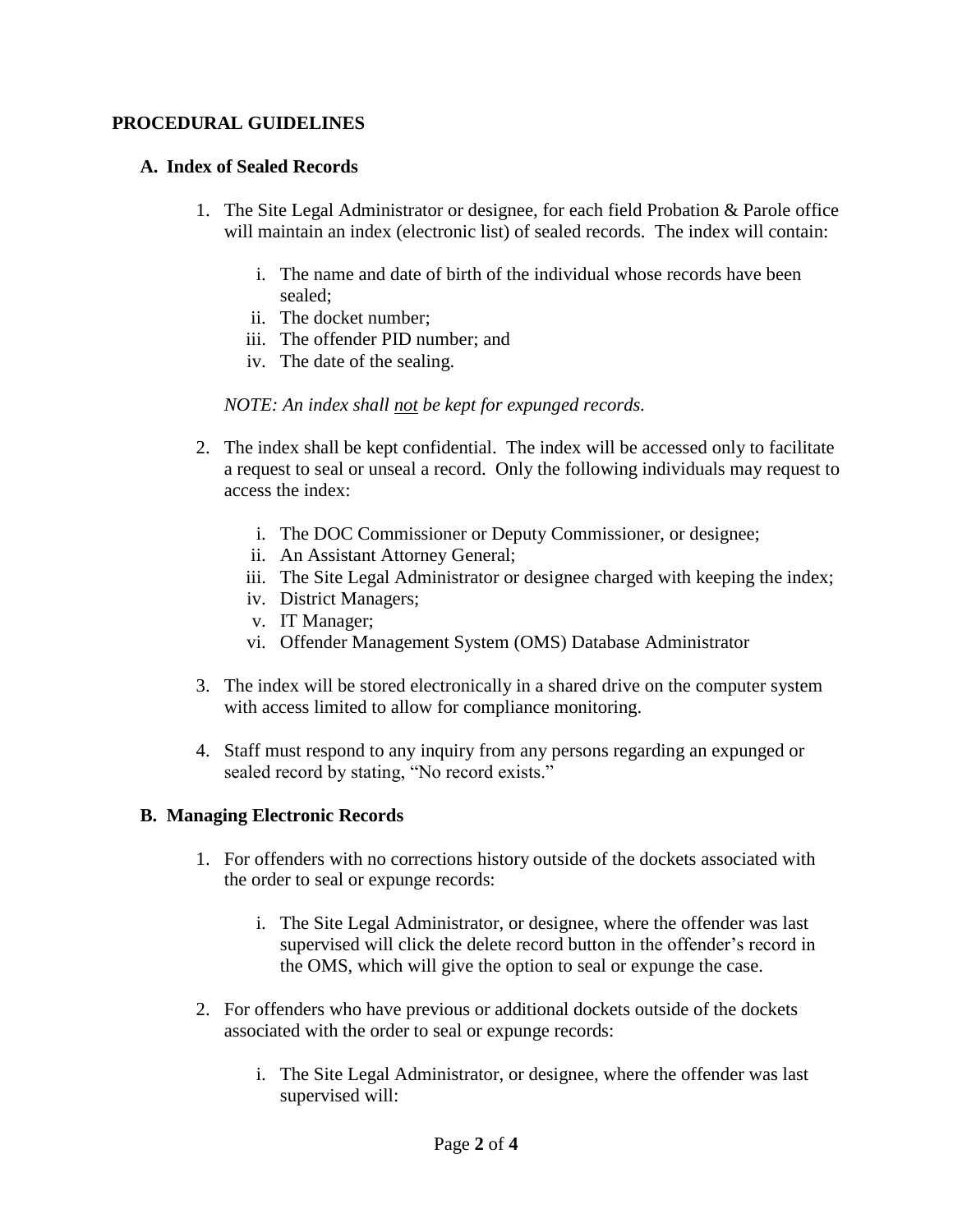- 1) Remove records related to the docket ordered to be sealed or expunged from the OMS. This will include but is not limited to:
	- a. Charges information specific to the dockets on the court order;
	- b. Sentence information.
- 2) Complete the *Request to Seal or Expunge Records* and upload it to the Secure File Transfer Protocol (SFTP folder) requesting that the information cited on the form be removed.
- 3) Delete the local electronic file of the form once it has been placed in the SFTP folder.
- 4) Submit a LanDesk ticket stating that a *Request to Seal or Expunge Records* form was placed in the SFTP folder. The ticket should not include any detailed information about the actual records to be sealed or expunged.
- ii. The OMS Database Administrator, or designee, will:
	- 1) Remove records related to the docket ordered to be sealed or expunged from the OMS.
	- 2) Verify with the Site Legal Administrator that the information has been removed.
	- 3) Delete the *Request to Seal or Expunge Records Form* from the SFTP folder.
- 3. At no time will DOC or IT staff communicate with each other concerning sealing or expunging records through email. If additional information is needed to successfully expunge records OMS Database Administrator, or designee, will contact the requesting site via telephone or in person.

# **C. Managing the Core File**

- 1. For orders to expunge records: The Site Legal Administrator, or designee, at the site where the offender was last supervised, will shred all documents related to the order.
- 2. For orders to seal records: The Site Legal Administrator, or designee, at the site where the offender was last supervised, will mail the core file and any paperwork pertaining to the order to the Director of Policy Development and Due Process, where the file will be stored.

# **D. Managing Financial Records**

1. When an order to seal or expunge records is received, the Site Legal Administrator or designee will complete a *Financial Transaction Request* to have the offender's financial records sealed or expunged. Once the records have been sealed or expunged, the *Financial Transaction Request* will be shredded.